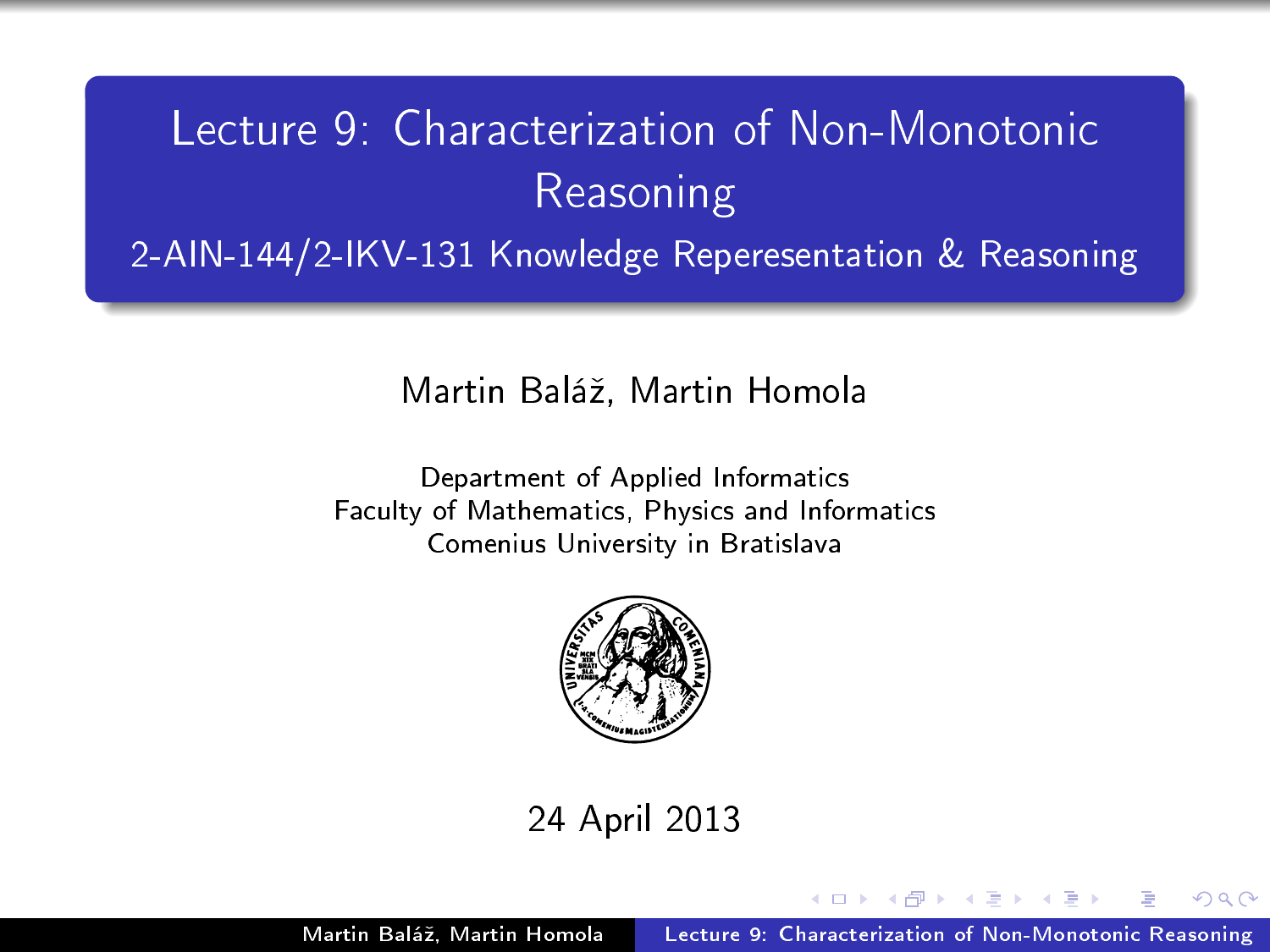Abstract characterization of logical consequence:

- Language  $\mathcal{L} \subseteq \mathcal{L}_{\mathsf{FOI}}$  a set of formulae
- Knowledge base (theory)  $K\subseteq\mathcal{L}$  any subset of  $\mathcal L$
- Models of  $K$  a set of all FO interpretations M s.t.  $M \models_{FOL} K$
- Consequence operator  $Cn(\cdot)$  given K returns all formulae which are consequence of  $K$

 $\Omega$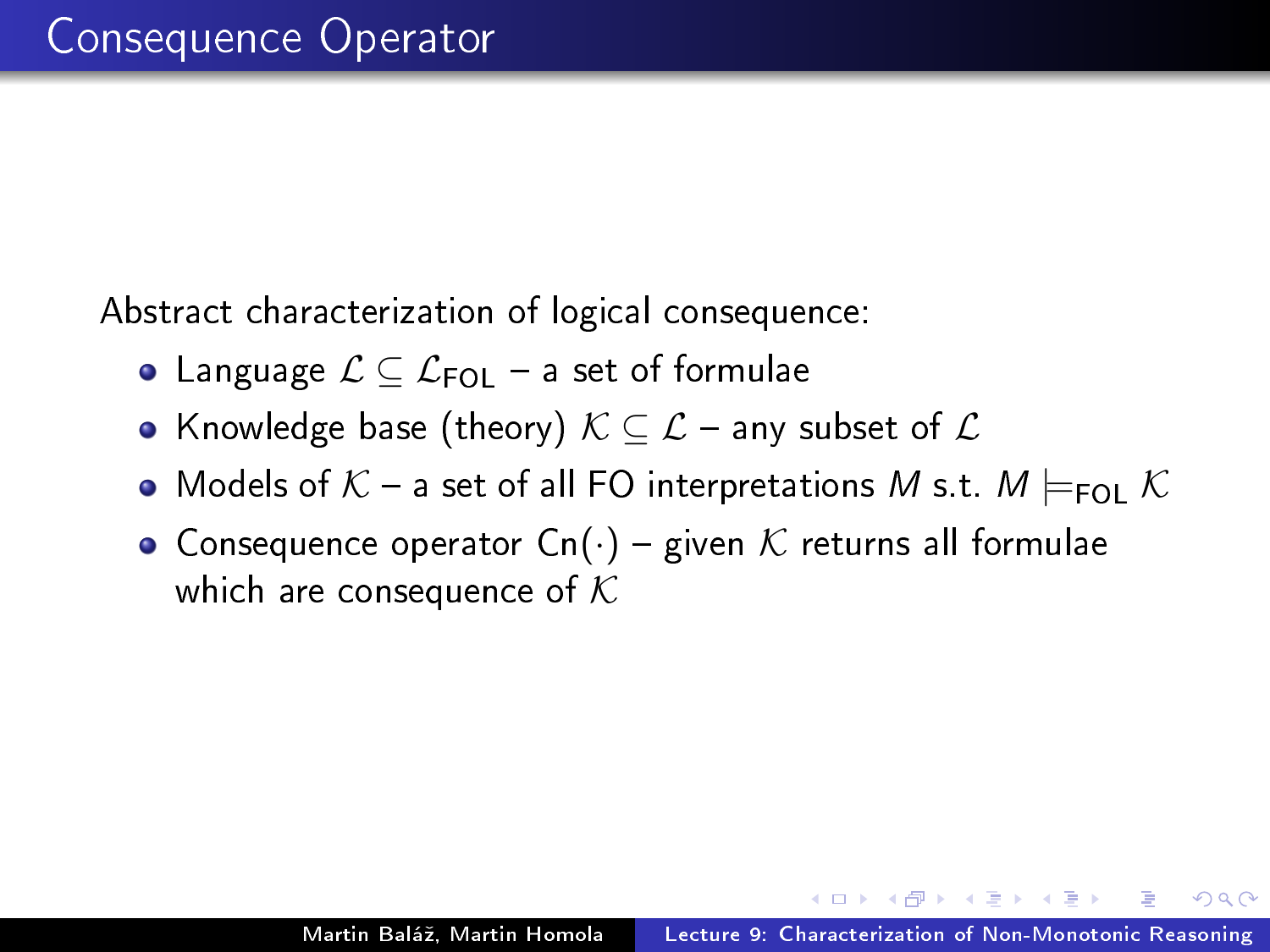#### Definition (Consequence Operator)

Given a language  $\mathcal{L} \subseteq \mathcal{L}_{\mathsf{FOL}}$  a consequence operator is any function  $\mathsf{Cn}: 2^{\mathcal{L}} \rightarrow 2^{\mathcal{L}}$ 

9 K E 9 K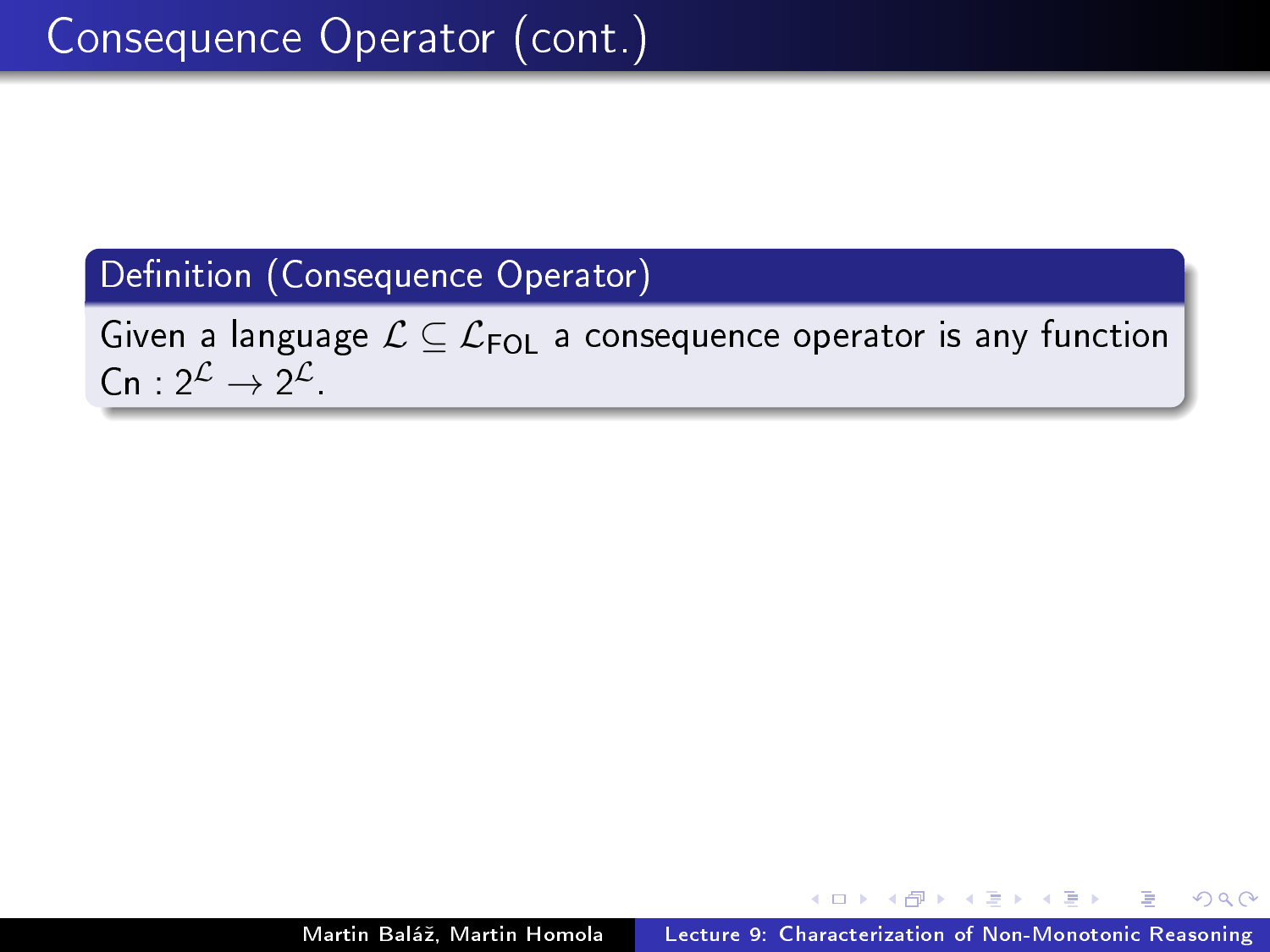#### Definition (Consequence Operator)

Given a language  $\mathcal{L} \subseteq \mathcal{L}_{FOI}$  a consequence operator is any function  $\mathsf{Cn}: 2^{\mathcal{L}} \rightarrow 2^{\mathcal{L}}$ 

Examples:

- $\circ$  Cn<sub>FOL</sub> $(\mathcal{K}) = {\phi \mid \mathcal{K} \models_{\text{FOL}} \phi}$
- CWA( $K$ ) = { $\neg \phi \mid \phi$  is a ground atom and  $K \not\models_{\text{FOL}} \phi$ }
- $\bullet$  Cn<sub>FOL + CWA</sub> $(\mathcal{K})$  = Cn<sub>FOL</sub> $(\mathcal{K})$  ∪ CWA $(\mathcal{K})$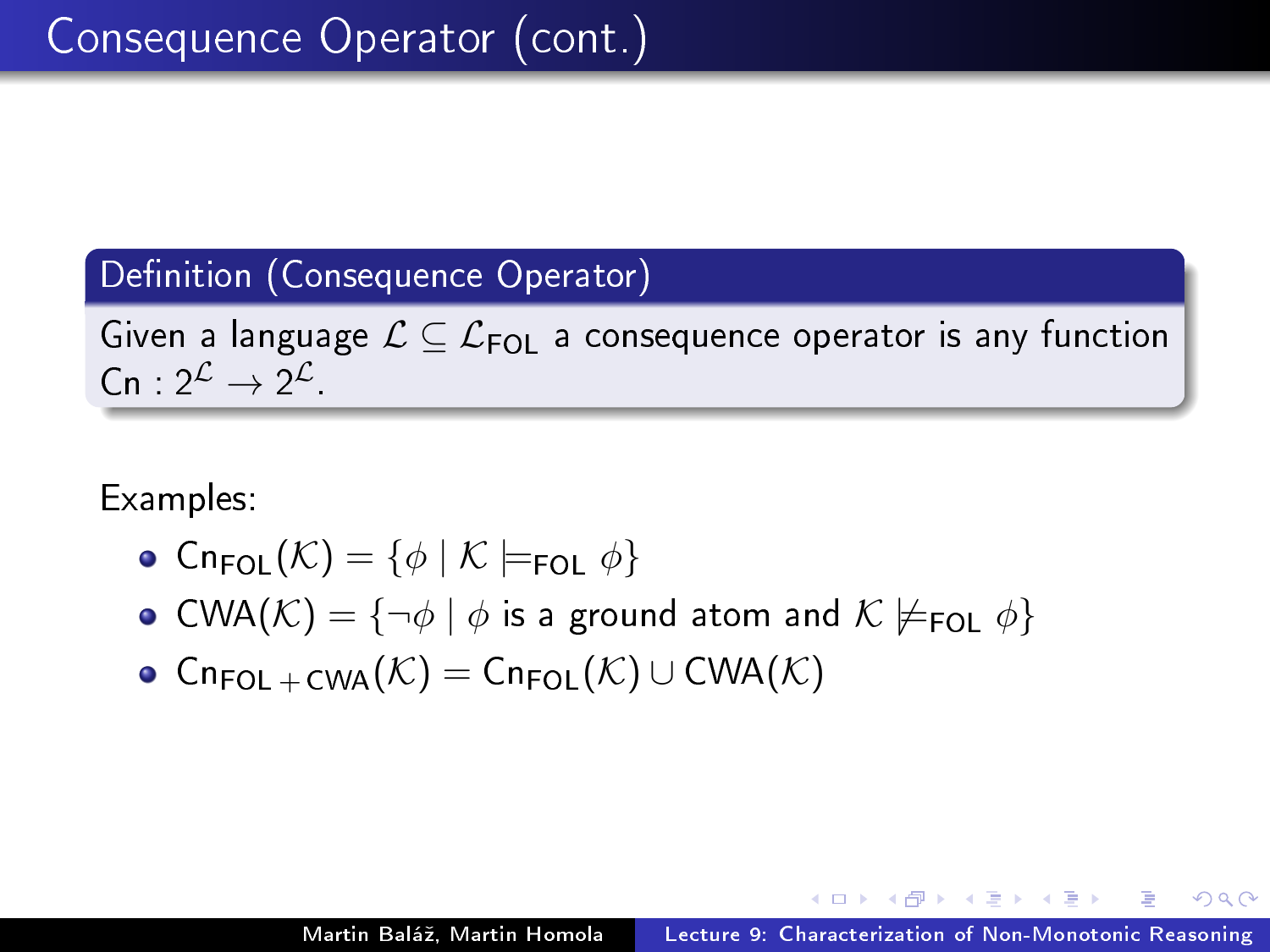We consider a consequence  $\phi \in \mathsf{Cn}(\mathcal{K})$  correct if it is strictly supported on given evidence in  $K$ . We will use FOL as reference for "strictly supported" derivation. All other consequences are considered as hypotheses.

#### Definition (Correctness)

We say that a consequence operator  $C_n(\cdot)$  is correct if for every KB K and every model M of K, M is also a model of  $Ch(K)$ . Otherwise Cn(.) is called non-correct (also hypothesis-generator).

Example: CWA is non-correct.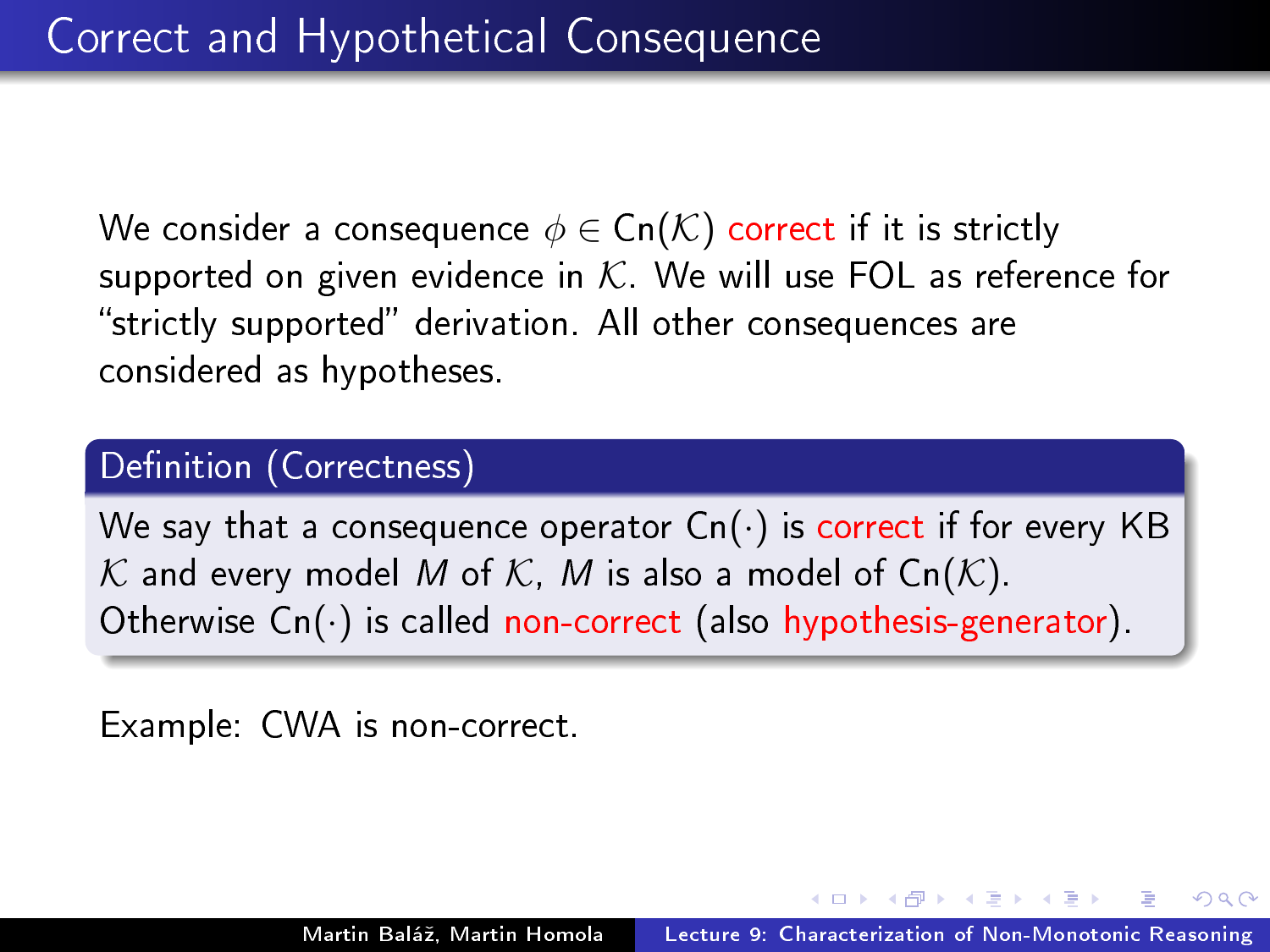### Definition (Monotonicity)

We say that a consequence operator  $C_n(\cdot)$  is monotonic if for every KB  $\mathcal{K}_1$ ,  $\mathcal{K}_2$  we have  $\mathcal{K}_1 \subseteq \mathcal{K}_2 \implies \mathsf{Cn}(\mathcal{K}_1) \subseteq \mathsf{Cn}(\mathcal{K}_2)$ . Otherwise  $Cn(\cdot)$  is called non-monotonic.

Example: CWA is non-monotonic.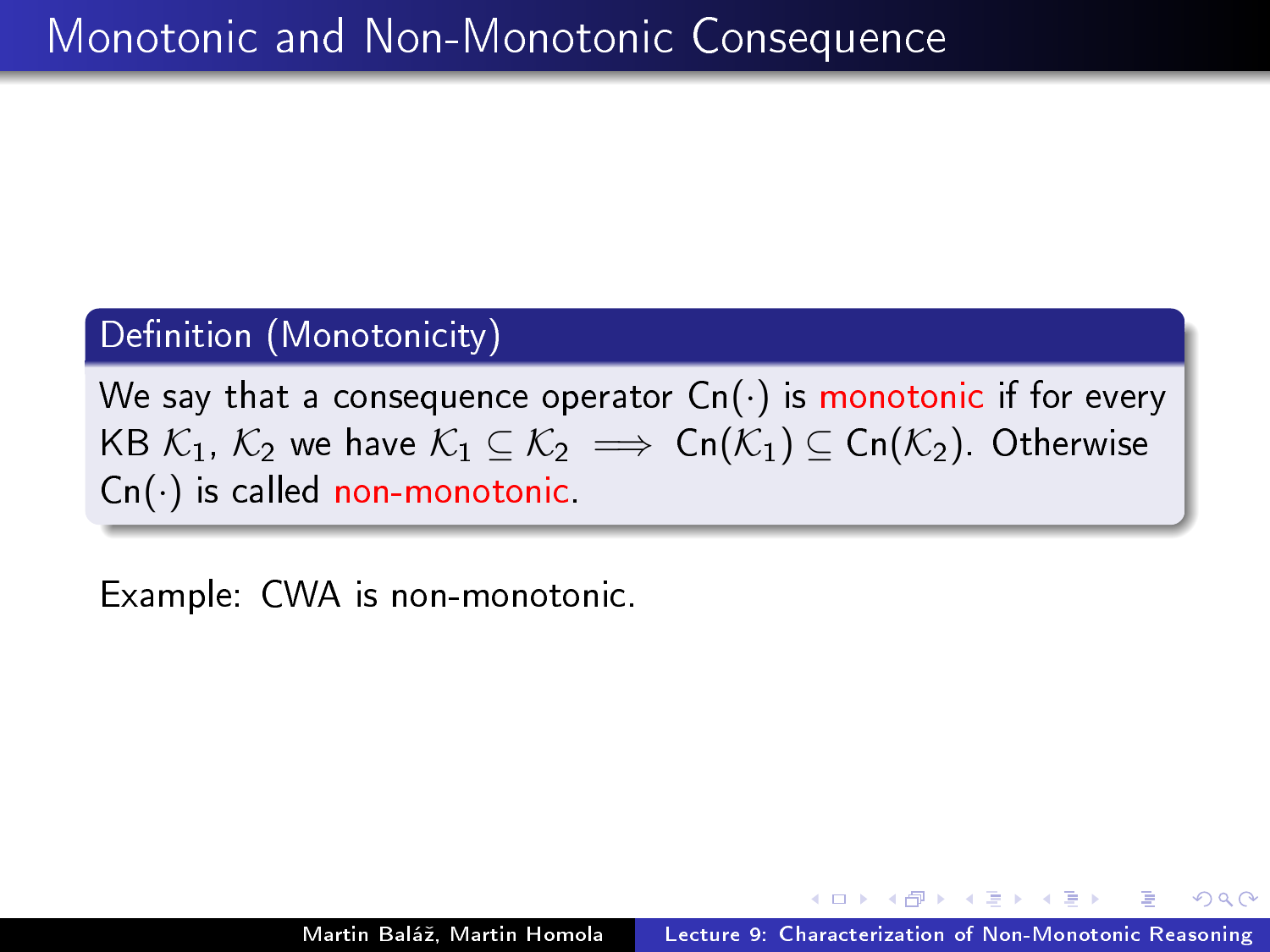#### Definition (Reflexivity)

We say that a consequence operator  $C_n(\cdot)$  is reflexive if for every KB  $K$  we have  $K \subset \text{Cn}(K)$ .

#### Definition (Cumulativeness)

We say that a consequence operator  $C_n(\cdot)$  is cumulative if for every KB  $\mathcal{K}_1$ ,  $\mathcal{K}_2$  we have  $\mathcal{K}_1 \subseteq \mathcal{K}_2 \subseteq \mathsf{Cn}(\mathcal{K}_1) \implies \mathsf{Cn}(\mathcal{K}_1) = \mathsf{Cn}(\mathcal{K}_2)$ .

Example: CWA is not reflexive but  $Cn_{FOL + CWA}$  is reflexive. Example:  $Cn_{FOL + CWA}$  is cumulative.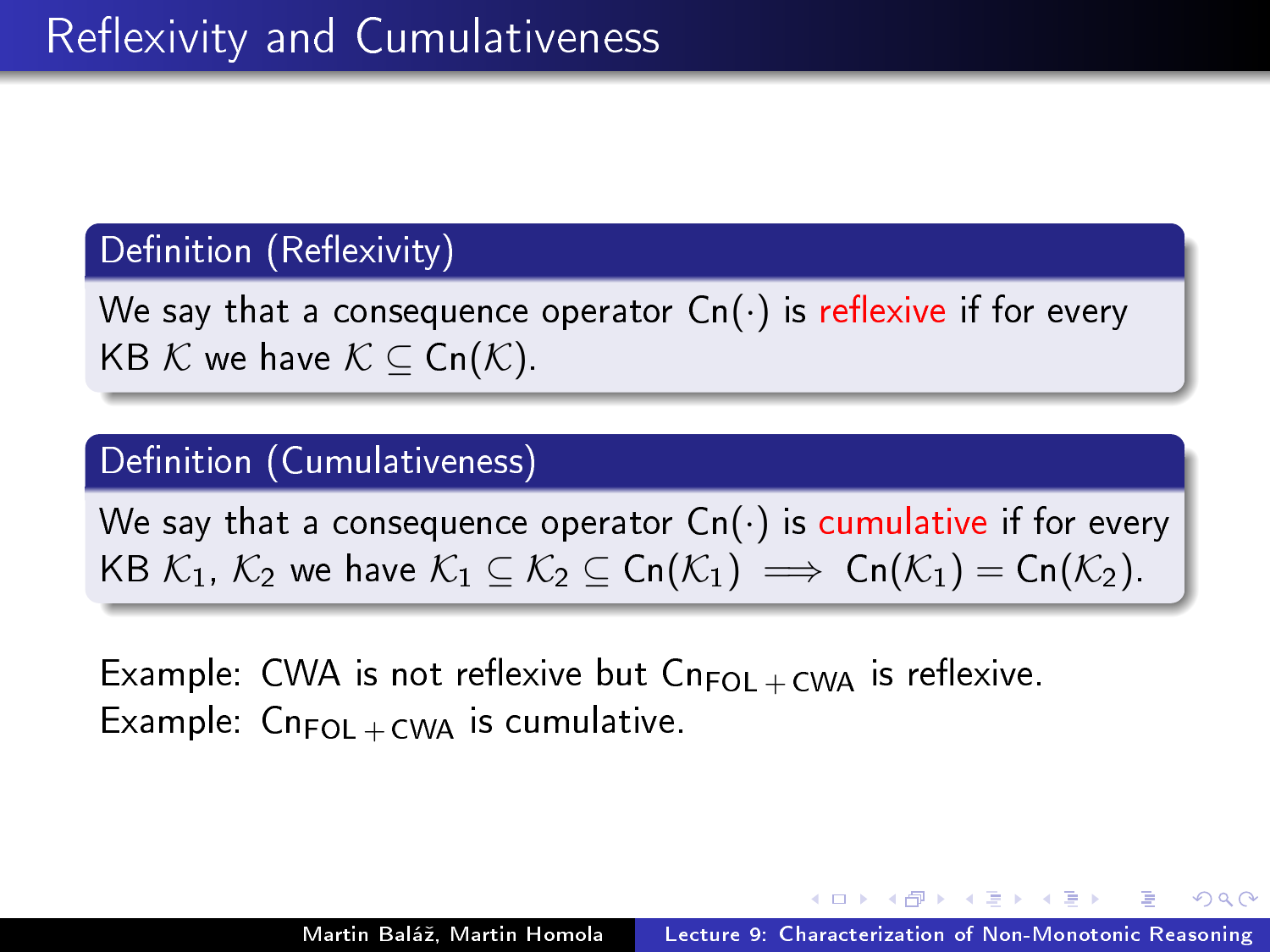#### Definition (Consistence Preservation)

A reflexive consequence operator  $C_n(\cdot)$  is consistence preserving if for any consistent KB  $K$  also  $\mathsf{Cn}(\mathcal{K})$  is consistent.

つくい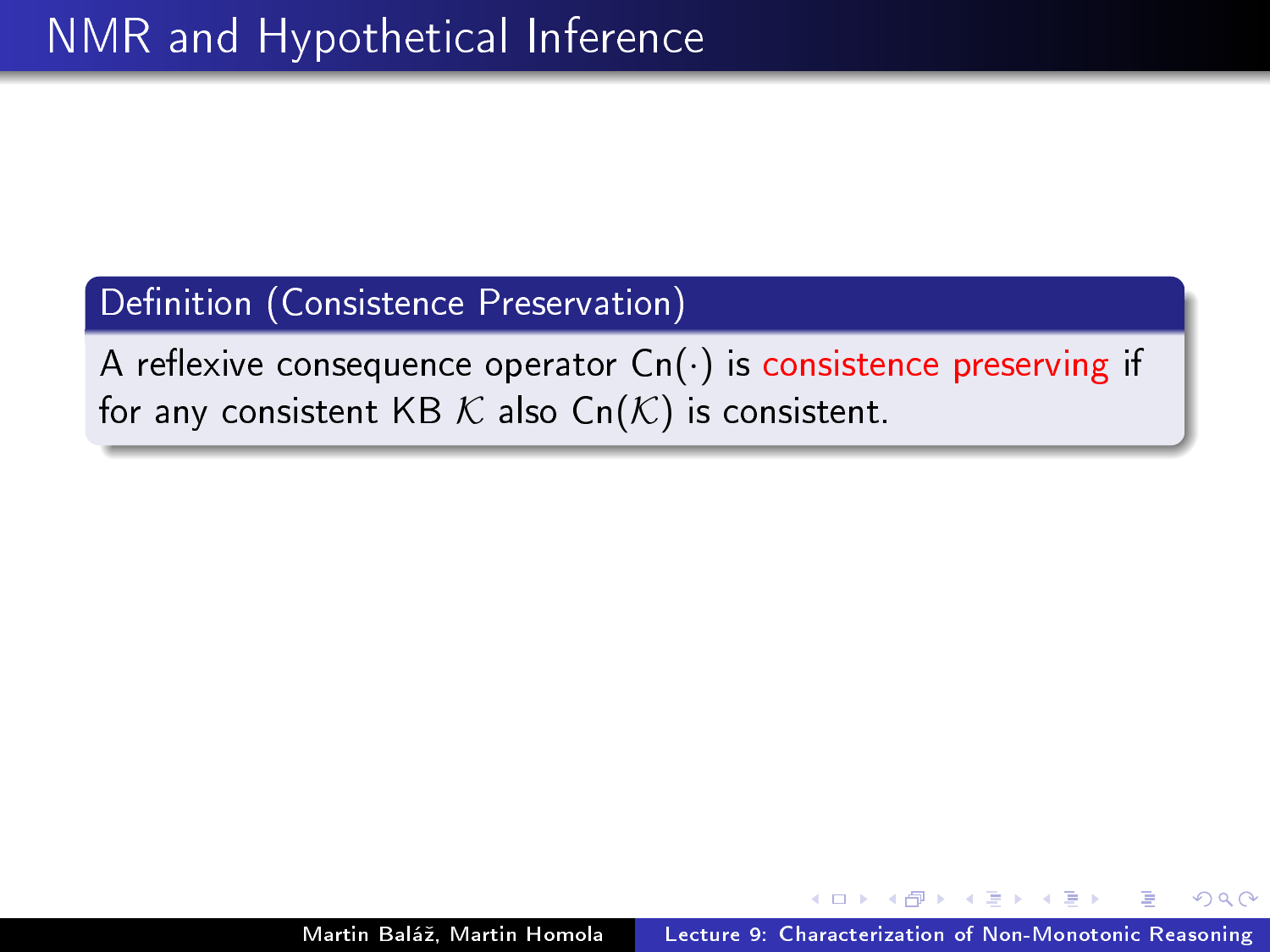#### Definition (Consistence Preservation)

A reflexive consequence operator  $C_n(\cdot)$  is consistence preserving if for any consistent KB  $K$  also  $\mathsf{Cn}(\mathcal{K})$  is consistent.

#### Theorem

Every non-correct consequence operator that is reflexive and consistence preserving is necessarily non-monotonic.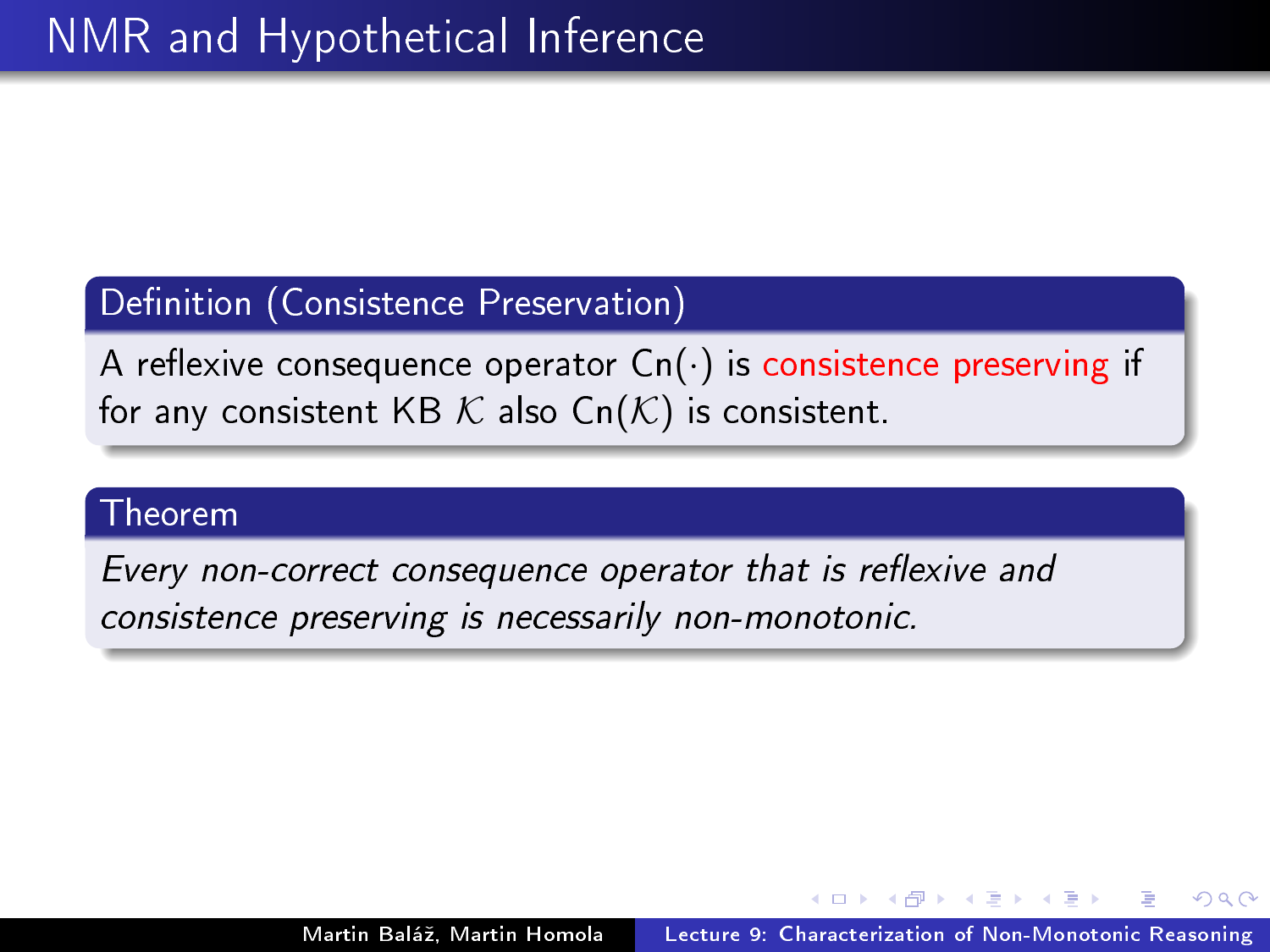## Definition (Cosequence Opertor Cn $_{\mathrm{Def}(D)})$

Given a set of default rules  $D$ ,  $\mathsf{Cn}_{\mathsf{Def}(D)}(\mathcal{K})=\{E\mid E$  is a default extension of the default theory  $(D, \mathcal{K})$ .

Definition (Credulous & Skeptical Cosequence)

Given a set of default rules D:

$$
\operatorname{Cn}^{\mathcal{C}}_{\operatorname{Def}(D)}(\mathcal{K}) = \{ \phi \mid (\exists E \in \operatorname{Cn}_{\operatorname{Def}(D)}(\mathcal{K})) \phi \in E \}
$$
  

$$
\operatorname{Cn}^{\mathcal{S}}_{\operatorname{Def}(D)}(\mathcal{K}) = \{ \phi \mid (\forall E \in \operatorname{Cn}_{\operatorname{Def}(D)}(\mathcal{K})) \phi \in E \}
$$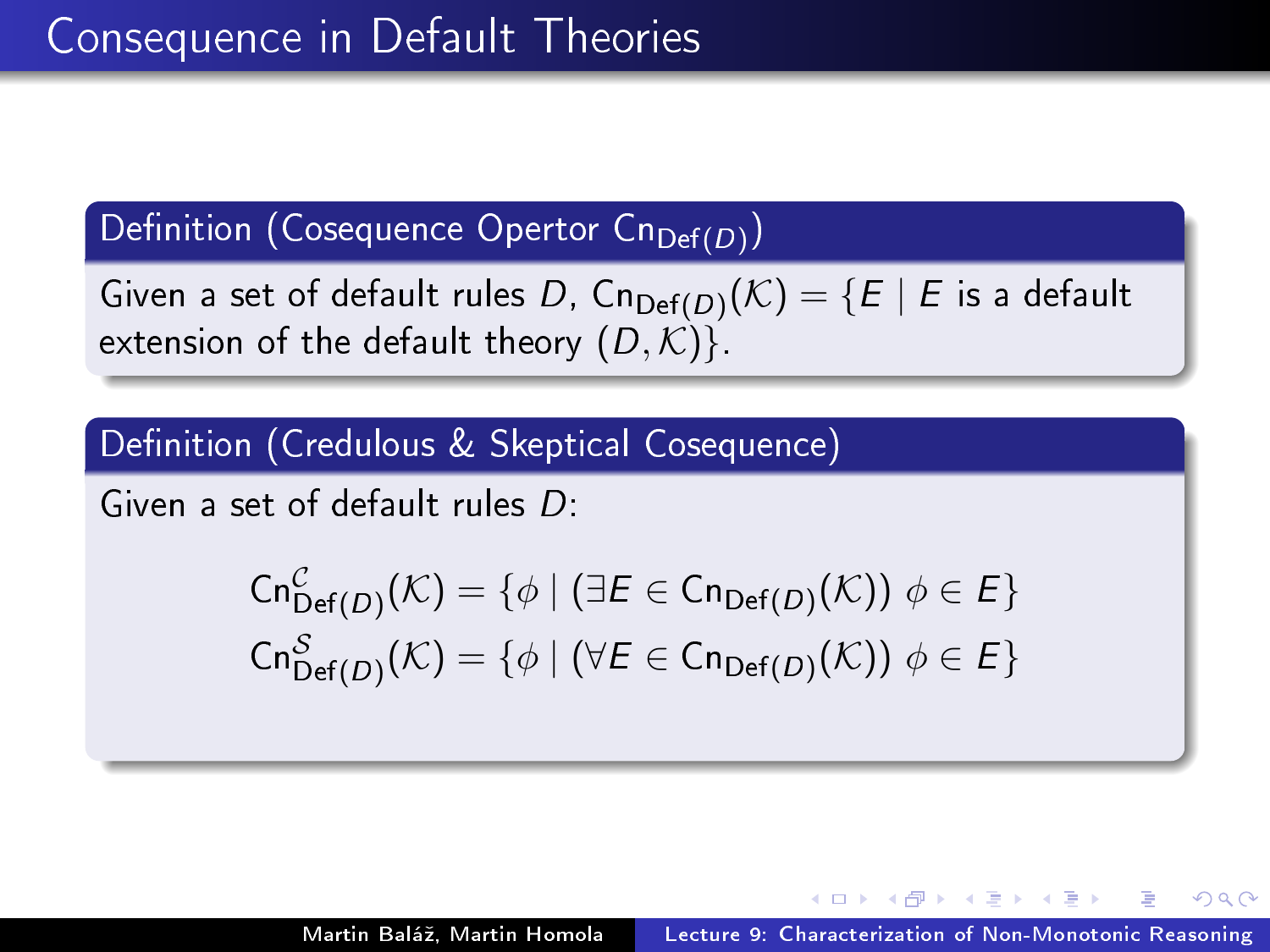Neither  $\mathsf{Cn}^\mathcal{C}_{\mathsf{Def}(D)}(\cdot)$  nor  $\mathsf{Cn}^\mathcal{S}_{\mathsf{Def}(D)}(\cdot)$  are reflexive.

 $QQ$ 

 $\lambda$  . The  $\lambda$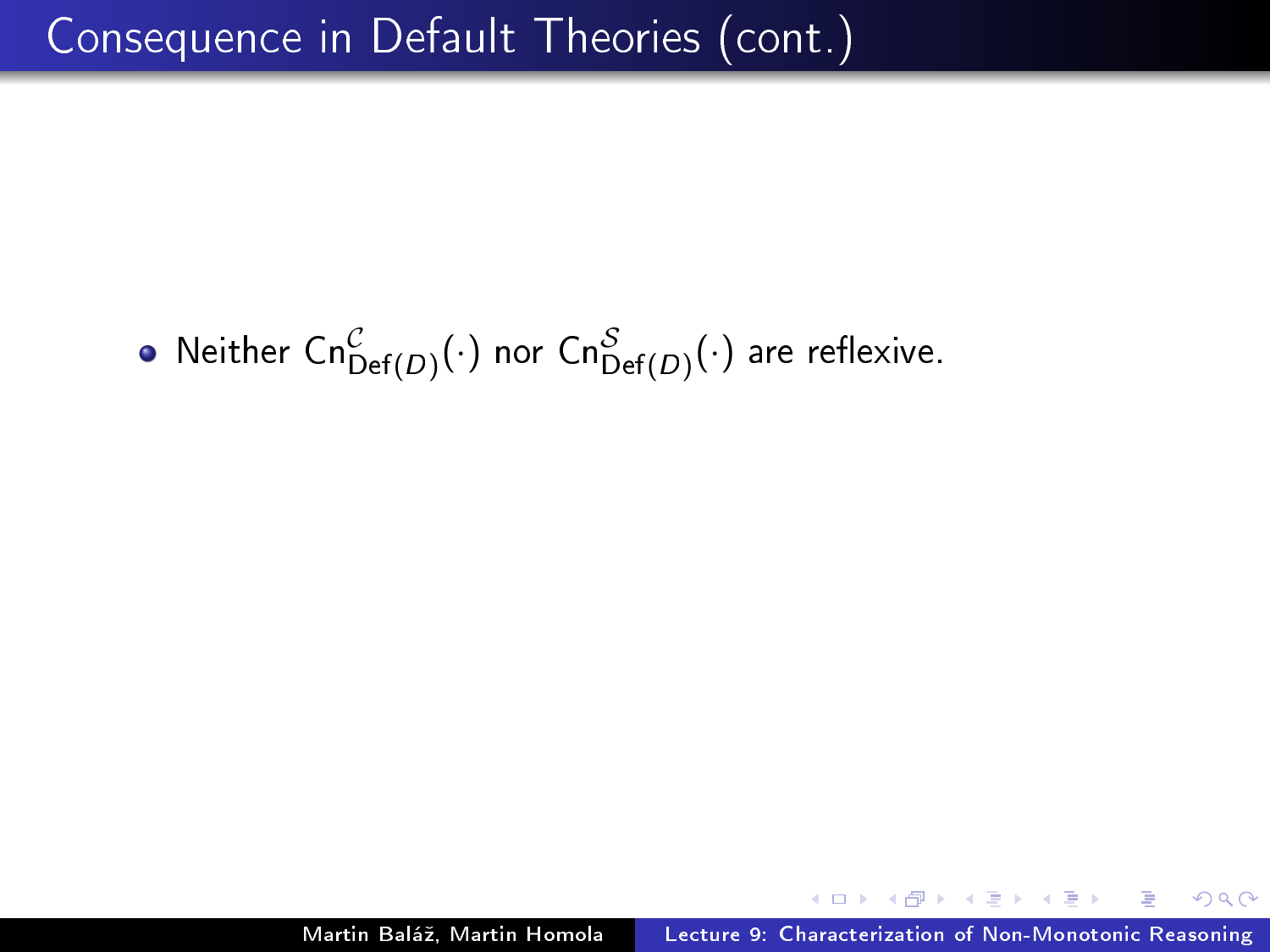- Neither  $\mathsf{Cn}^\mathcal{C}_{\mathsf{Def}(D)}(\cdot)$  nor  $\mathsf{Cn}^\mathcal{S}_{\mathsf{Def}(D)}(\cdot)$  are reflexive.
- If  $D$  is a set of normal default rules both  $\mathsf{Cn}^\mathcal{C}_{\mathsf{Def}(D)}(\cdot)$  and  $\mathsf{Cn}^\mathcal{S}_{\mathsf{Def}(D)}(\cdot)$  are reflexive but neither is cumulative.